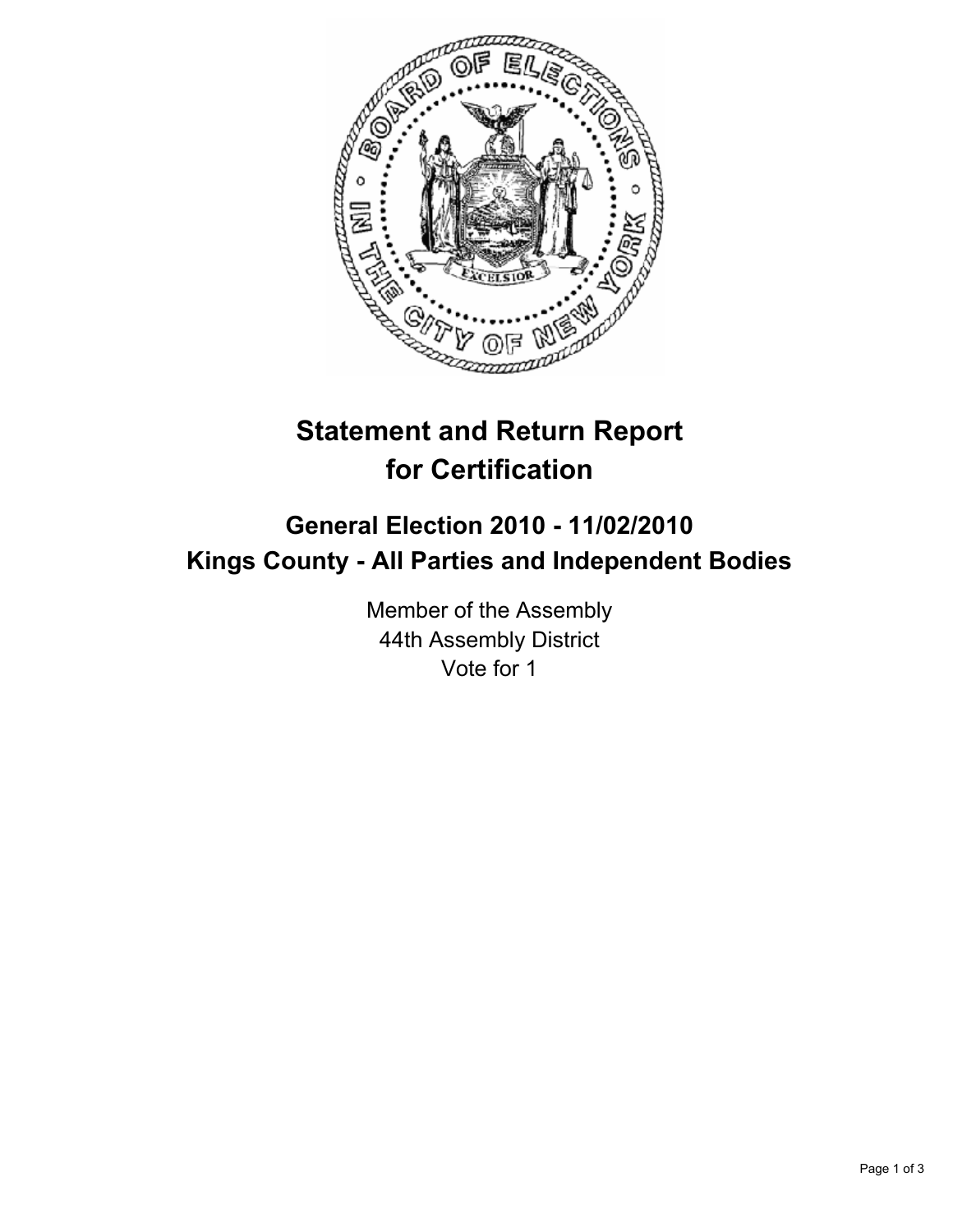

## **Assembly District 44**

| <b>PUBLIC COUNTER</b>            | 23,054         |
|----------------------------------|----------------|
| <b>EMERGENCY</b>                 | 0              |
| ABSENTEE/MILITARY                | 474            |
| <b>AFFIDAVIT</b>                 | 557            |
| <b>Total Ballots</b>             | 24,263         |
| JAMES F BRENNAN (DEMOCRATIC)     | 16,423         |
| ALFRED CACCAMO (REPUBLICAN)      | 3,475          |
| ALFRED CACCAMO (CONSERVATIVE)    | 649            |
| ANTHONY C SEVERO (WRITE-IN)      | 1              |
| BILLY BATSON (WRITE-IN)          | 1              |
| <b>CUCCUMO (WRITE-IN)</b>        | 1              |
| DONALD DUCK (WRITE-IN)           | 1              |
| DOV HIKIND (WRITE-IN)            | 6              |
| FUHRER WILLIAMSBURG (WRITE-IN)   | 1              |
| <b>GLEN NOCERA (WRITE-IN)</b>    | 1              |
| <b>GLENN NOCERA (WRITE-IN)</b>   | 6              |
| <b>GLENN PINOCERA (WRITE-IN)</b> | 3              |
| HUEY LONG (WRITE-IN)             | $\mathbf{1}$   |
| JAMES F BRENNAN VOID (WRITE-IN)  | 1              |
| JOE LAZAR (WRITE-IN)             | $\overline{2}$ |
| KYLE EHELER (WRITE-IN)           | $\mathbf{1}$   |
| MARIA PAGANO (WRITE-IN)          | $\overline{2}$ |
| MELVIN KLIEN (WRITE-IN)          | $\mathbf{1}$   |
| MOSES (WRITE-IN)                 | 1              |
| PINCHAS RINGEL (WRITE-IN)        | 1              |
| RITA PARIKIT (WRITE-IN)          | $\mathbf{1}$   |
| <b>Total Votes</b>               | 20,579         |
| Unrecorded                       | 3,684          |